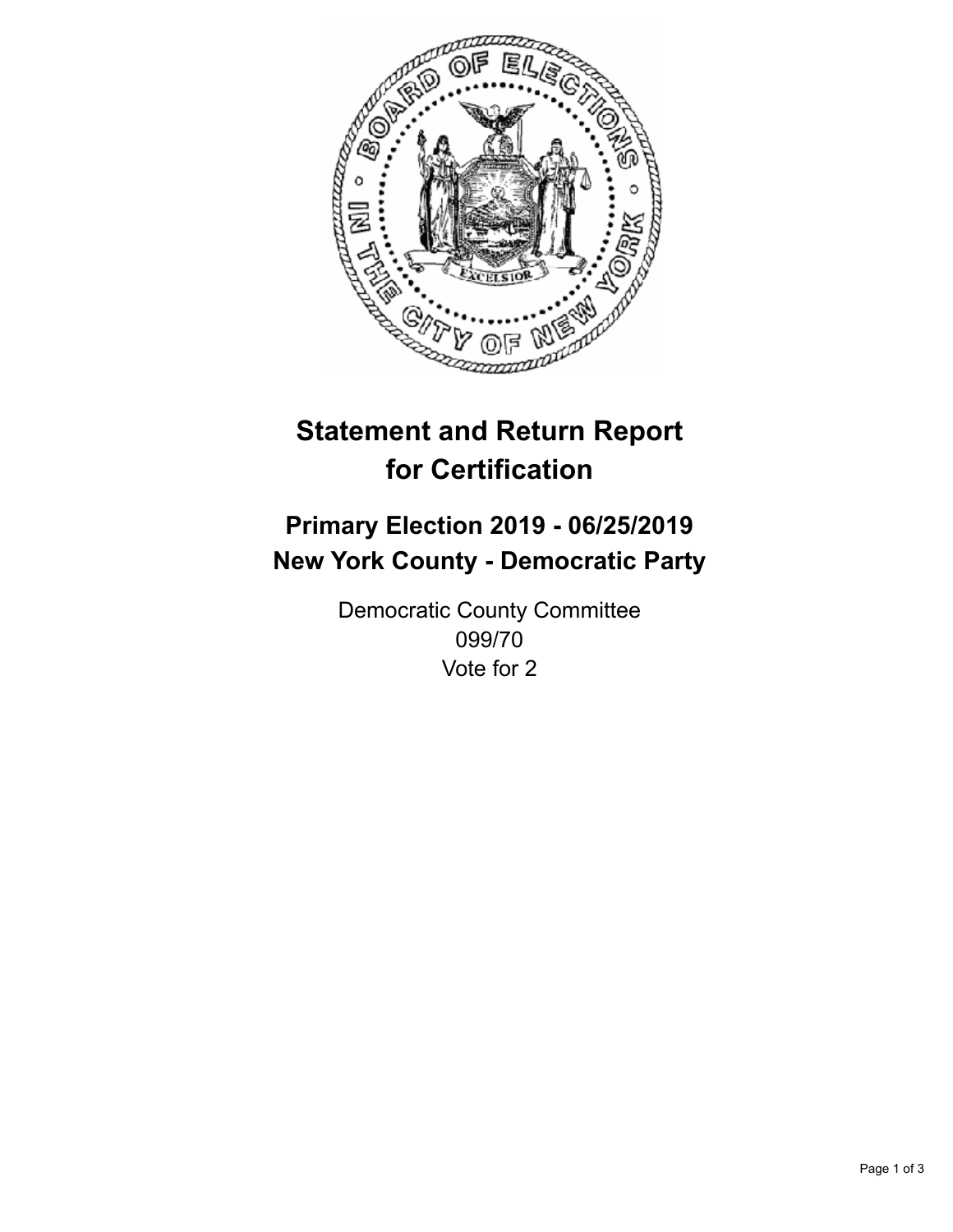

## **Assembly District 70**

| <b>PUBLIC COUNTER</b>                                    | 35 |
|----------------------------------------------------------|----|
| MANUALLY COUNTED EMERGENCY                               | 0  |
| ABSENTEE / MILITARY                                      |    |
| AFFIDAVIT                                                | 2  |
| <b>Total Ballots</b>                                     | 38 |
| Less - Inapplicable Federal/Special Presidential Ballots | 0  |
| <b>Total Applicable Ballots</b>                          | 38 |
| ANA HOLLOWAY                                             | 8  |
| ANIRELIS SANCHEZ                                         | 9  |
| <b>HUGO ORTEGA</b>                                       | 23 |
| ARICA MOHAMMED (WRITE-IN)                                | 7  |
| <b>Total Votes</b>                                       | 47 |
| Unrecorded                                               | 29 |